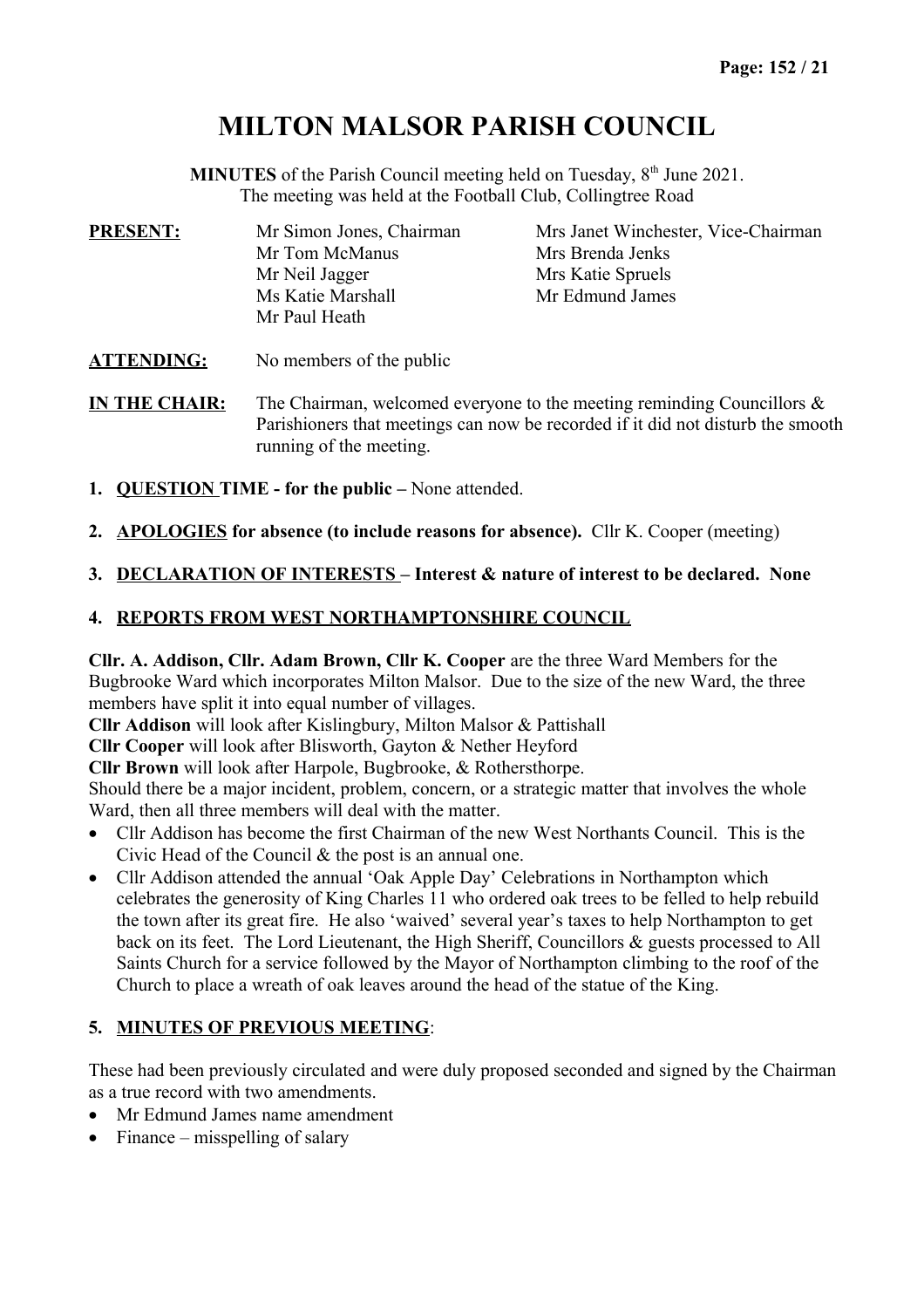### **6. MATTERS FOR REPORT – New & arising from the Minutes:**

### **Highways**

- Dip on Collingtree Road surface is now covering the width of the road. Clerk to report to Street Dr. with a copy to H. Howard.
- Bus service has been disrupted due to the proposed road resurfacing. Clerk to contact Stagecoach regarding better information needed.
- Large & deep potholes under the railway bridge & Malzor Lane to be reported.

**Lighting –** Fault report. All reported working.

### **Village Park**

- Park side gate need attention. Clerk to contact Jo at 'A Cut Above'
- Road safety measures by village park Clerk to as H. Howard to meet with Brenda Jenks & Neil Jagger.
- Rubber pellets contact has been made with the company.
- New seat for the village park in memory of Shaun & Rose Hope. Company contacted. 6 to 10 days delivery. Will contact N. Jagger ref day & time of delivery.
- Hawk Pest control are doing a good job regarding the rabbits.
- Contact H. Howard regarding a site visit by the park gates to discuss 'low rail bridge' signs and road safety measures.
- Will need to buy some more trees for the park in October.

# **7. CORRESPONDENCE – Received & Sent**

- **Received from**
- 1. Mrs Ensby concern regarding work at Holly House & overhanging trees which are blocking light. Householders have written to Holly House without success. PC help requested. Clerk has acknowledged the email. PC to write to Holly House.
- 2. E. ON information regarding discontinuing the manufacture of low-pressure sodium (SOX) lamps. E. ON will notify PC when problems arise & replacements are needed.
- 3. Parish Path Warden PC present Warden to retire. Mr & Mrs Charlton have agreed to take over the post.
- 4. WNC, planning Query if PC is willing to adopt the proposed open space/play areas within the appeal site. A maintenance contribution will be sought from the developers.
- 5. S. Tiller request to plant a rose bush in the village park in memory of a friend. PC consulted. Members agreed that a rose bush was not suitable for the park & suggested planting bluebells. Clerk has written to the applicant.
- 6. Colin Neal Website invoice received. PC agreed to increase its donation towards the Crusader charity to £250.00

### **Sent to**

**8. FINANCE**

- 1. H. Howard Concern regarding HGVs using the village roads a 'cut through' & unable to get under the railway bridge. New signage needed at entrance to the village – Lower Rd., Malsor Lane & Rectory Lane.
- 2. WNC Request for new litter bin outside the village park.

| <b>Bank Balances</b>          | Current A/C                | £200.00    |
|-------------------------------|----------------------------|------------|
|                               | Savings A/C                | £39,901.59 |
| Funds held in the savings a/c | a) Park Account            | £14,709.62 |
|                               | b) Rail Freight Account    | £4,885.00  |
|                               | c) Reserve Fund            | £10,500.00 |
|                               | d) Future Parish Elections | £1,500.00  |
|                               |                            |            |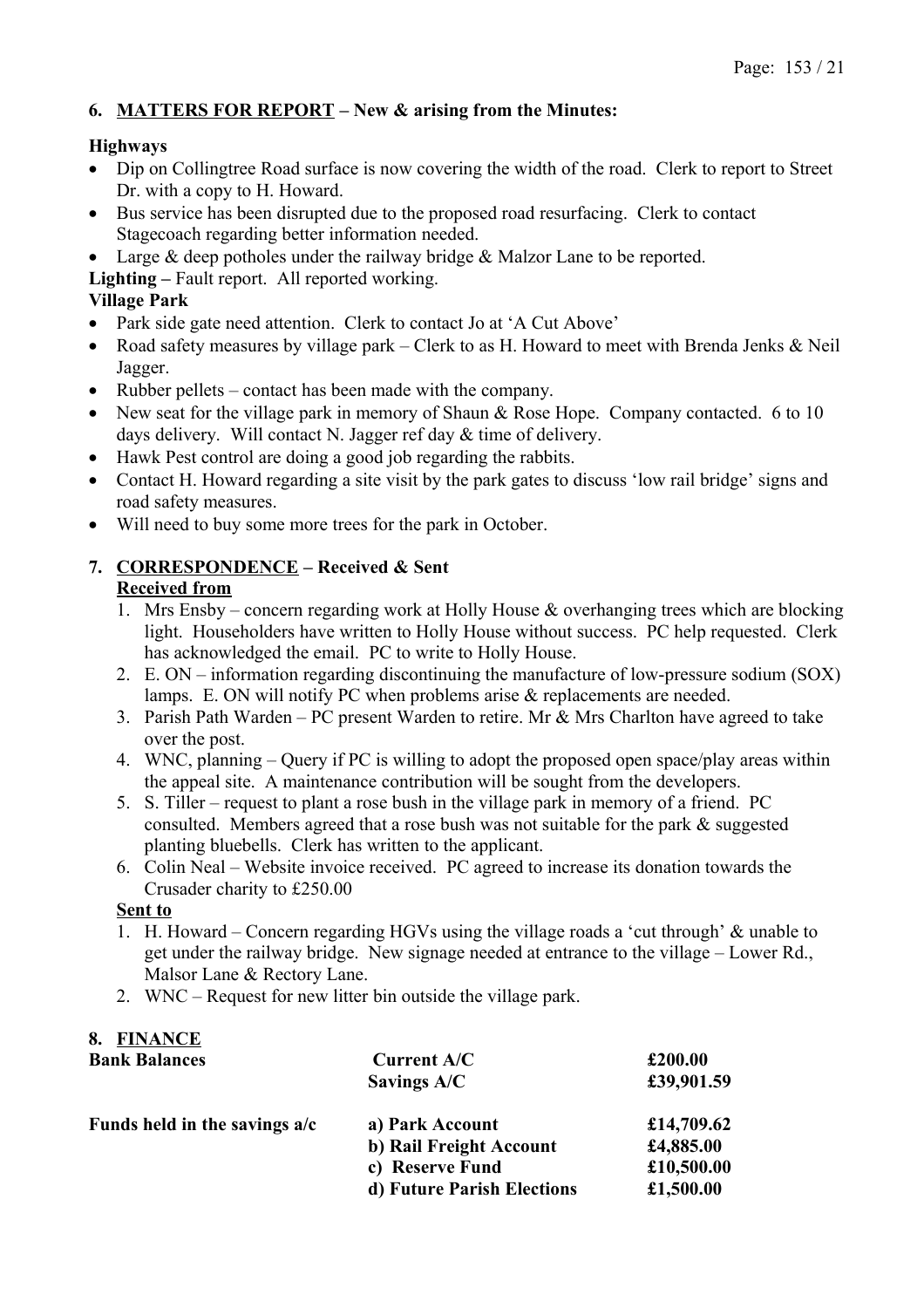#### **Money Received: 1 st half of precept £14,000.00. Mowing grant £586.04 Bank interest £0.20**

### **Accounts to be paid:**

It was proposed, seconded & resolved to pay the following invoices:

| Cheque<br>No. | Payee              | <b>Information</b>              | Amount | <b>VAT</b> | <b>Total</b> |
|---------------|--------------------|---------------------------------|--------|------------|--------------|
| 2409          | Mrs J. Winchester  | Plants                          | 18.00  |            | 18.00        |
| 2410          | <b>HMRC</b>        | Clerk's PAYE                    | 68.20  |            | 68.20        |
| 2411          | Mr R. Fletcher     | Pound, War Memorial, Church     | 110.00 |            | 110.00       |
| 2412          | Barbara Osborne    | Payroll Services, 3 months      | 67.50  |            | 67.50        |
| 2413          | A. Addison (Clerk) | Salary & Expenses               | 273.34 | 69.65      | 342.99       |
| 2414          | Allseasons         | Grass mowing                    | 910.00 | 182.00     | 1092.00      |
| 2415          | Mr Colin Neal      | Web fees & donation to          | 28.78  | donation   | 278.78       |
|               |                    | <b>Crusader Boating charity</b> |        | £250.00    |              |
| 2416          | E. ON              | <b>Lighting Supply</b>          | 208.07 | 10.40      | 218.47       |

### **2020/2021 Internal & External Audit**

- Internal auditors report circulated to all members endorsed.
- Annual Governance Statement was endorsed & adopted by all Members on 5/6/21.
- Accounting Statement 2020/2021 circulated to all members was discussed and resolved to be adopted on  $8<sup>th</sup>$  June 2021.
- All paperwork to be forwarded to PKF Littlejohn before 1<sup>st</sup> July 2021.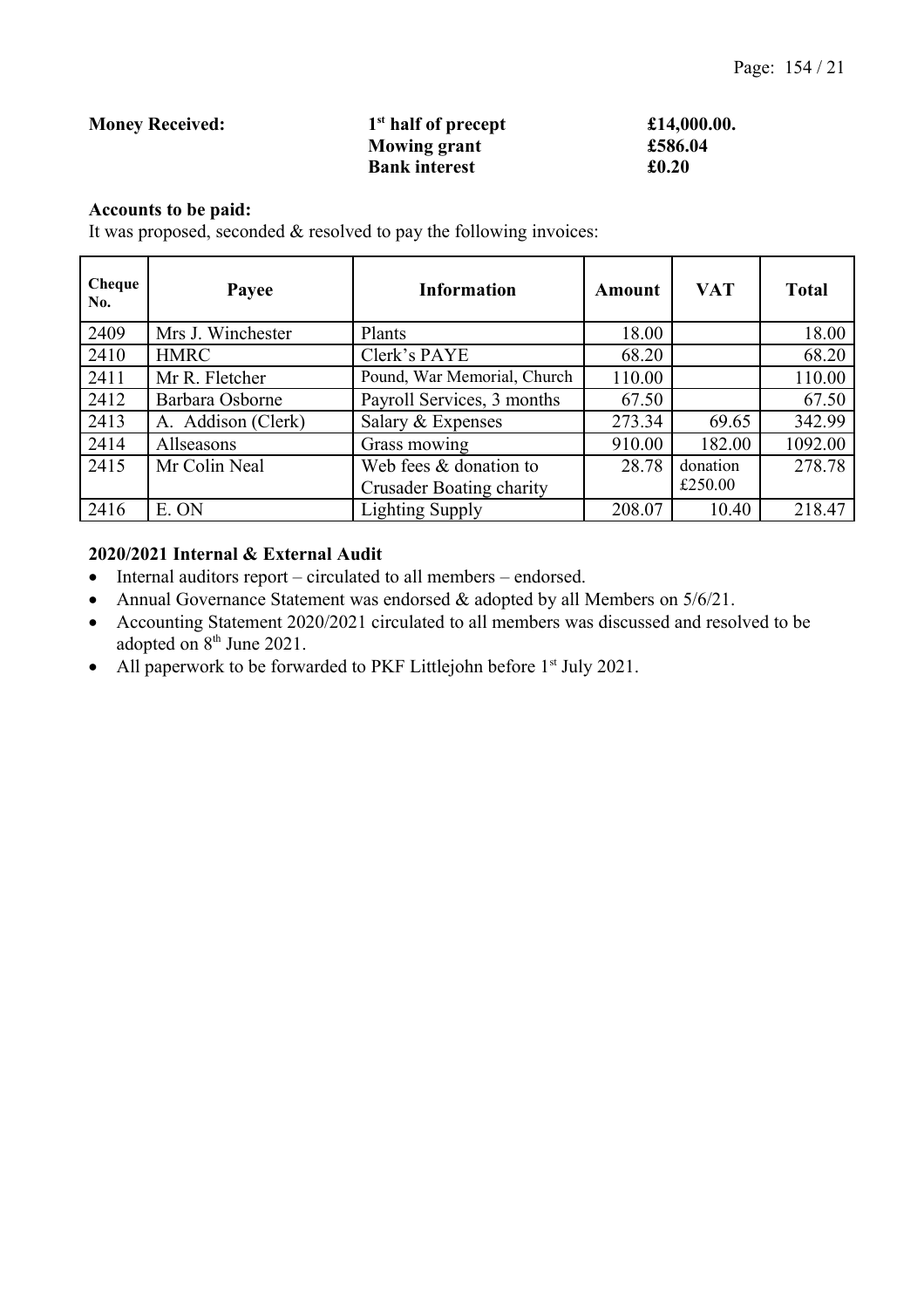### **9. PLANNING**

| <b>Application</b> | Location                                 | <b>Proposal</b>                                                            | <b>Comments</b>                                                                                                                                                                                                                                                                                      |
|--------------------|------------------------------------------|----------------------------------------------------------------------------|------------------------------------------------------------------------------------------------------------------------------------------------------------------------------------------------------------------------------------------------------------------------------------------------------|
| <b>Appeals</b>     |                                          |                                                                            |                                                                                                                                                                                                                                                                                                      |
| S/2021/0098/FUL    | Land West of Holy<br><b>Cross Church</b> | Change of use & form<br>dwelling                                           | PC Comments:<br>Strongly objects<br>$\bullet$<br>Observations made<br>$\bullet$<br>to Planning<br>Inspectorate                                                                                                                                                                                       |
| S/2020/0599/MAO    | Land East of Lower<br>Road               | Outline to erect 66<br>new dwellings                                       | <b>PC Comments</b><br>Strongly objects<br>$\bullet$<br>Will attend 4-day<br>$\bullet$<br>hearing.<br>Cllr Addison has<br>written to the<br>Inspectorate<br>requesting to speak<br>at the hearing.<br>PC not minded to<br>adopt the proposed<br>open space / play<br>areas within the<br>appeal site. |
| WNS/2021/0424/FUL  | 1 Green Street                           | Rear & side<br>extensions &<br>replacing garage                            | PC Comments:<br>No objections<br>$\bullet$                                                                                                                                                                                                                                                           |
| WNS/2021/0353/FUL  | 33 Rectory Lane                          | Single storey building<br>with timber cladding<br>for home office &<br>gym | PC comments:<br>Observations                                                                                                                                                                                                                                                                         |
| S/2021/0572/TCA    | 67 Green Street                          | Conifer to be felled as<br>close to rear of<br>property                    | <b>PC</b> Comments<br>No objections                                                                                                                                                                                                                                                                  |

### **PC Comments:**

• Katie Marshall to attend the Appeal hearing  $\&$  speak on behalf of the Parish Council.

**SEGRO J15 SRFT –** No new information at present.

### **10. OTHER PARISH MATTERS**

- **Website & Face Book** All in order & working well.
- **Dog Warden ore dogs I the village since lock down started.**
- **Information packs** containing copies of the roles & responsibilities of the Council, Chairman & Individual Councillors handed to Members.
- Declaration of acceptance of Office forms to be returned to the Clerk.